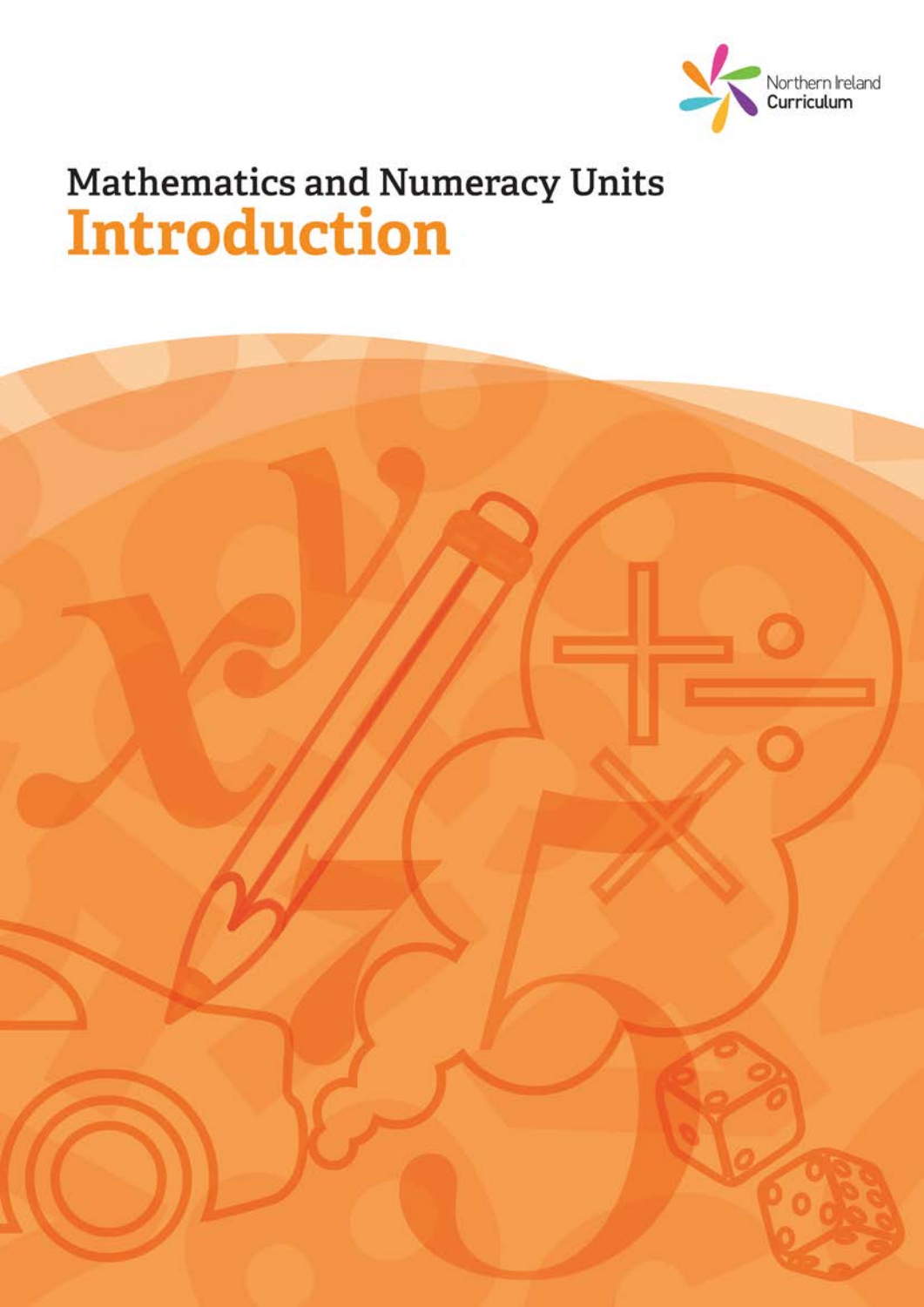# Contents

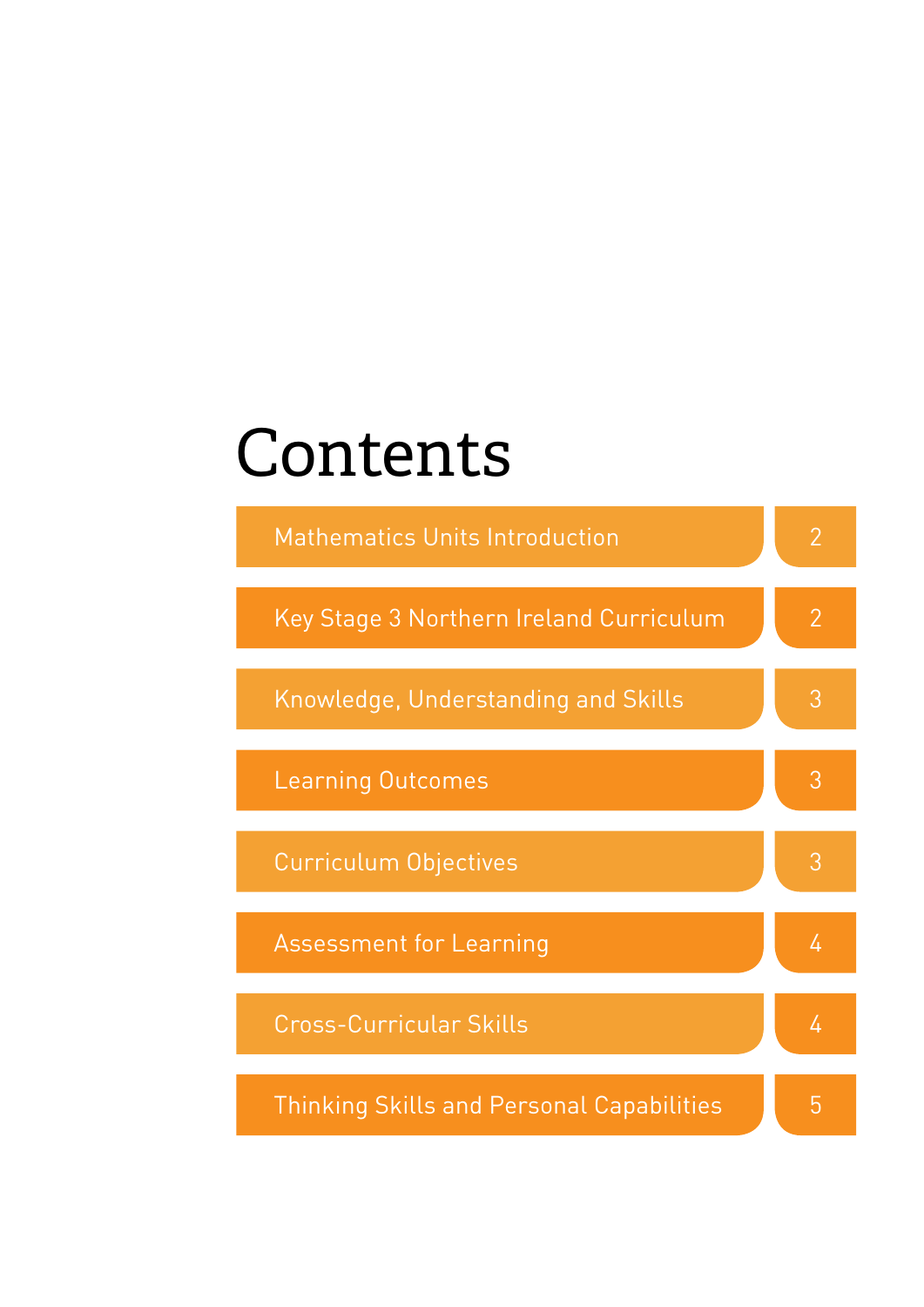# **Mathematics Units Introduction**

We have designed these booklets to support the teaching and learning of the minimum statutory content for Mathematics and Numeracy at Key Stage 3.

Each booklet contains five units providing teaching and learning opportunities through suggested classroom activities. We have designed them to provide examples of how pupils can acquire, develop and consolidate their knowledge and understanding of:

- Number:
- Algebra;
- • Shape, Space and Measures; and
- • Handling Data.

The content of each booklet supports the Northern Ireland Curriculum. (For further guidance, see the *Statutory Curriculum at Key Stage 3: Rationale and Detail* and the *Key Stage 3 Non Statutory Guidance for Mathematics with Financial Capability*, both available at www.nicurriculum.org.uk)

The overall aim of each booklet is to provide suggested classroom activities that help pupils to further engage with mathematics, inside and outside the classroom. Some activities will also enhance their appreciation of the foundations of mathematics and how its applications work.

Each unit in each booklet provides suggested classroom activities and points for discussion, so you can adapt them depending on your class. They are not prescriptive. We have designed them to provide teachers with ideas of how to engage pupils in discussion and how to link teaching and learning to the minimum statutory content for Mathematics and Numeracy at Key Stage 3. For each unit pupils of varied abilities can engage with and access the different activities depending on your own expectations and demands.

The extent to which each unit provides the pupils with the stated opportunities will depend on how you deliver it and which activities you provide.

#### **Key Stage 3 Northern Ireland Curriculum**

Each unit in each booklet outlines opportunities for developing pupils through the key elements of the curriculum for Mathematics and Numeracy at Key Stage 3. These include the Knowledge, Understanding and Skills, Curriculum Objectives, and Learning Outcomes.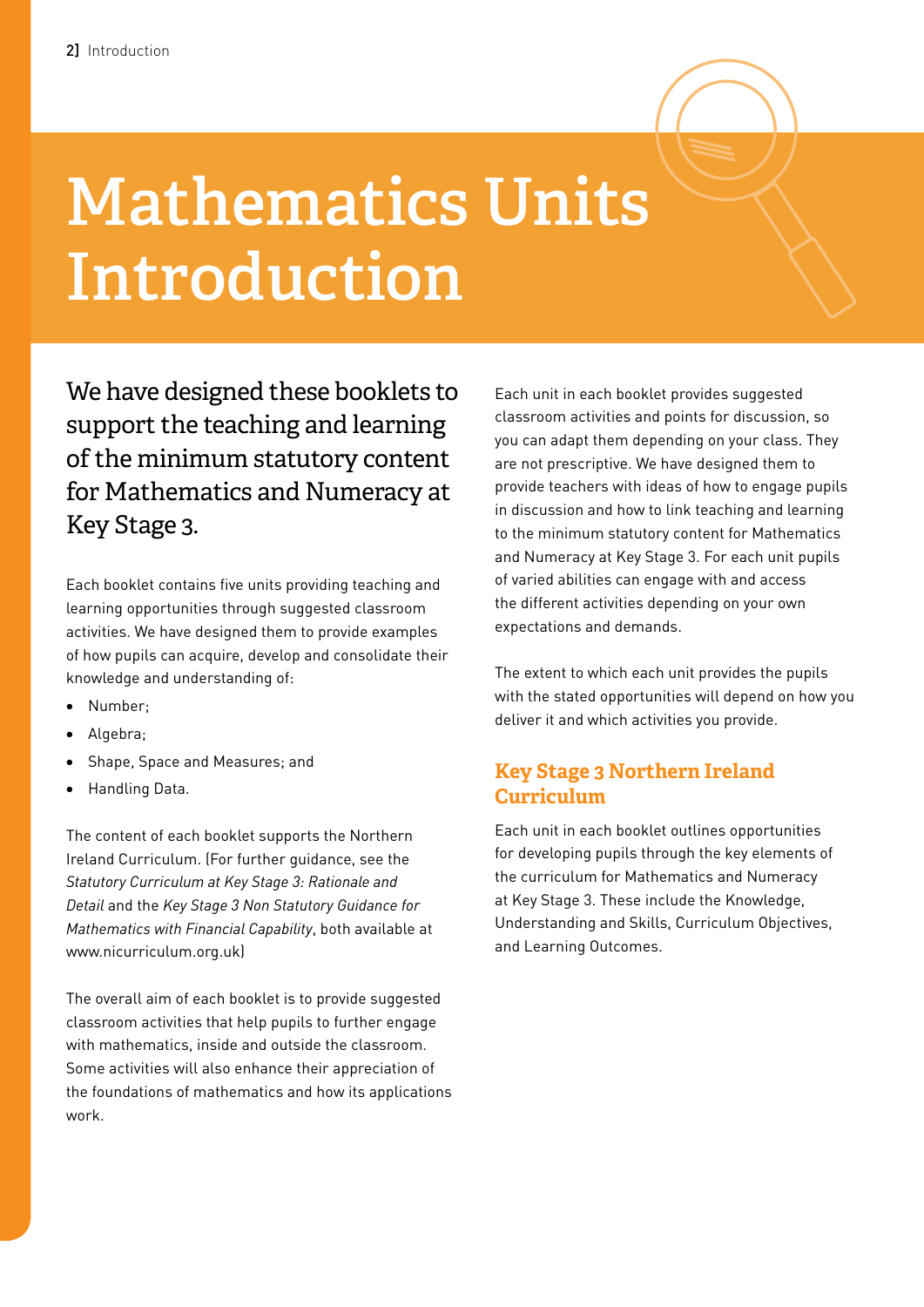# **Knowledge, Understanding and Skills**

Pupils should have opportunities, through the contexts of the Curriculum Objectives, to develop:

- knowledge and understanding of:
	- − Number;
	- − Algebra;
	- − Shape, Space and Measures;
	- − Handling Data;
- • knowledge and understanding of personal finance issues and skills to enable competent and responsible financial decision-making;
- • their application of mathematical skills to real life and work situations;
- the creative use of technology to enhance their mathematical understanding by demonstrating:
	- − creative thinking in their approach to solving mathematical problems;
	- − increasing competence in mental mathematics skills;
	- − increasing competence in pencil and paper methods;
	- − increasing confidence in the use of mathematical language and notation;
	- − practical skills using technology.

# **Curriculum Objectives**

The Northern Ireland Curriculum aims to empower pupils to achieve their potential and to make informed and responsible choices and decisions throughout their lives. It should provide learning opportunities for each young person to develop as:

- an individual;
- a contributor to society; and
- • a contributor to the economy and the environment.



## **Learning Outcomes**

The Learning Outcomes require the demonstration of skills and application of knowledge and understanding of Mathematics. Pupils should be able to:

- demonstrate mental mathematical capability with simple problems;
- decide on the appropriate method and equipment to solve problems-mental, written, calculator, mathematical instruments, or a combination of these;
- demonstrate financial capability in a range of relevant everyday contexts;
- research and manage information effectively to investigate and solve mathematical problems, including Using ICT where appropriate;
- show deeper mathematical understanding by thinking critically and flexibly, solving problems and making informed decisions, demonstrating Using ICT where appropriate;
- demonstrate creativity and initiative when developing ideas and following them through;
- work effectively with others:
- • demonstrate self-management by working systematically, persisting with tasks, and evaluating and improving own performance;
- • communicate effectively in oral, visual, written, mathematical and ICT formats, showing clear awareness of audience and purpose.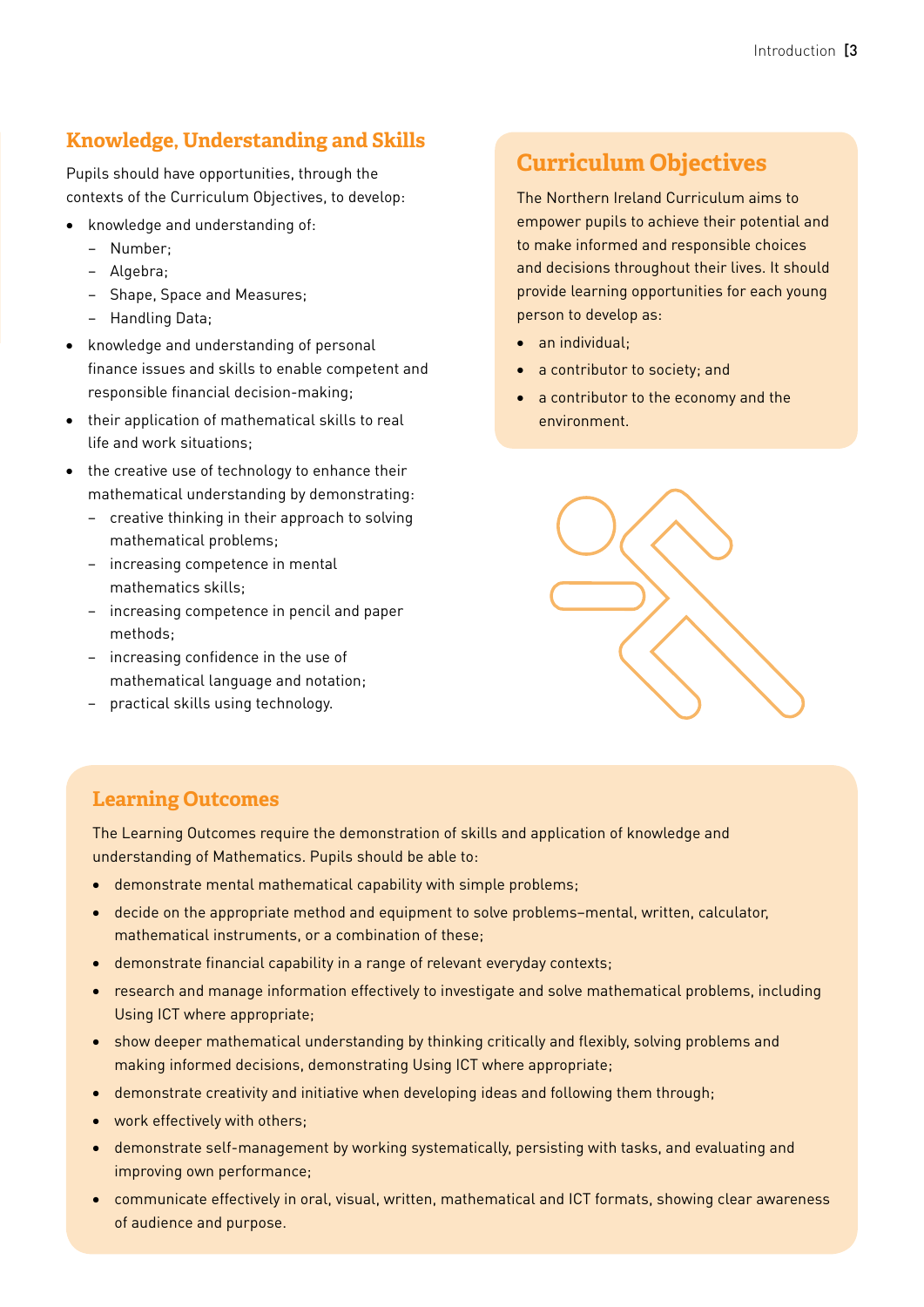### **Assessment for Learning**

Assessment for Learning focuses on the learning process: not to prove learning, but to improve it. Each booklet incorporates many examples of Assessment for Learning, enabling you to integrate it with your classroom practice. Where possible we will state this at the start of each unit in each booklet.

Teachers have opportunities to:

- share learning outcomes, explaining what pupils will be learning and why;
- share and negotiate success criteria:
- • develop pupils' reflection on learning through use of peer- and self-assessment;
- • give feedback to pupils that shows them how to improve through specific prompts or strategies; and
- • practise effective questioning, eliciting good quality feedback from pupils.

Pupils have opportunities to:

- • take part in peer assessment, giving and receiving constructive feedback;
- • take greater responsibility for their learning and for aspects of assessment; and
- • reflect on their learning, showing awareness of their strengths and areas for improvement.

# **Cross-Curricular Skills**

Using Mathematics is central to the whole curriculum at Key Stage 3. It is the skill of applying mathematical concepts, processes and understanding appropriately in various contexts. Ideally, these should be relevant real-life situations that need a mathematical dimension. Across the curriculum, at a level appropriate to their ability, pupils should be enabled to:

- choose the appropriate materials, equipment and mathematics to use in a particular situation;
- • use mathematical knowledge and concepts accurately;
- • work systematically and check their work;
- • use mathematics to solve problems and make decisions;
- • develop methods and strategies, including mental mathematics;
- explore ideas, make and test predictions and think creatively;
- identify and collect information;
- read, interpret, organise and present information in mathematical formats;
- • use mathematical understanding and language to ask and answer questions, talk about and discuss ideas and explain ways of working;
- • develop financial capability; and
- use ICT to solve problems and/or present their work.

Many of the units in these booklets provide opportunities for the pupils' development of the Using Mathematics Requirements as well as opportunities for pupils to enable their Using Mathematics skills. Many of the units in these booklets incorporate various Requirements. When they do we will provide a selection of relevant references.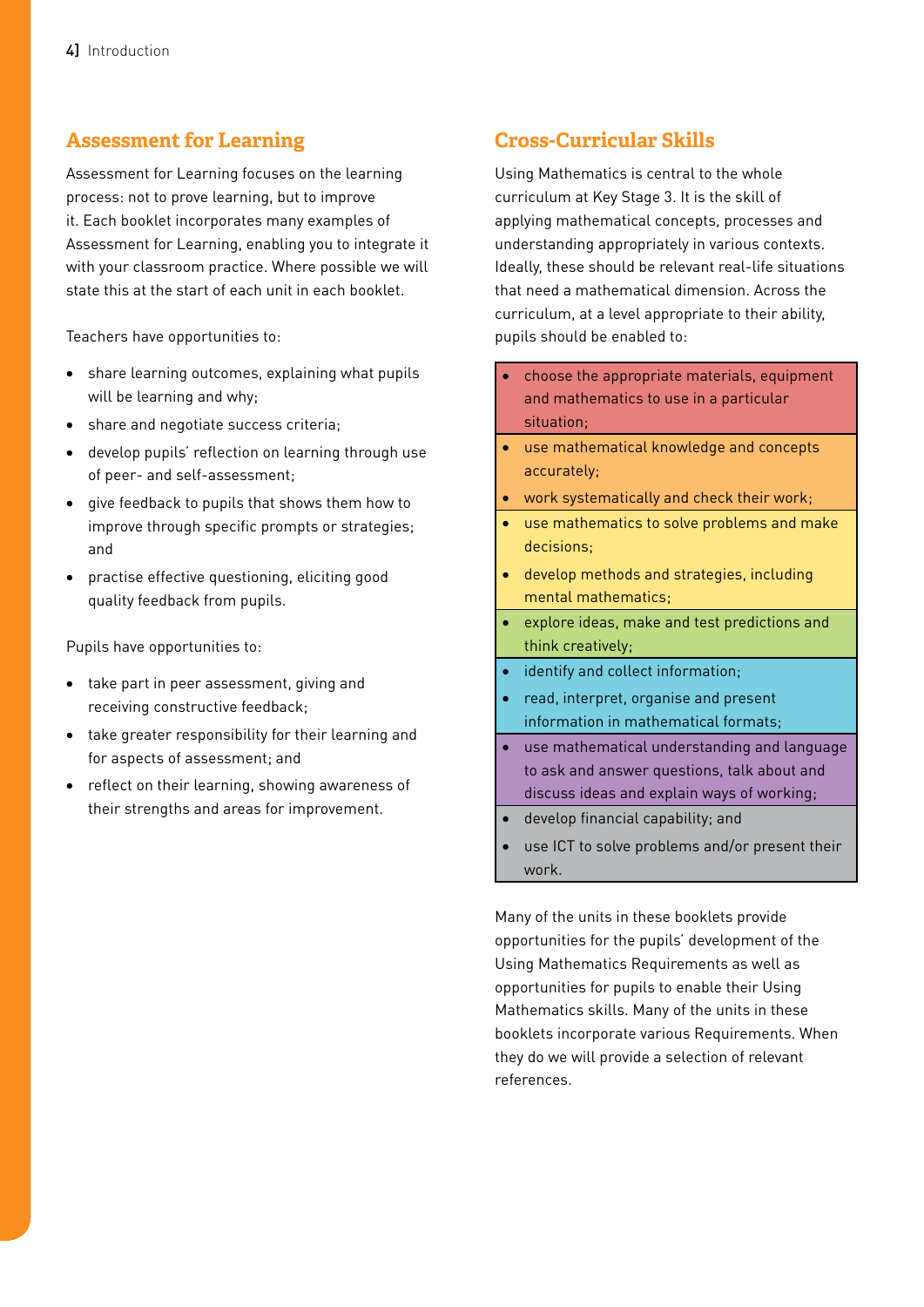# **Thinking Skills and Personal Capabilities**

Each booklet provides relevant contexts for the development of pupils' Thinking Skills and Personal Capabilities. (For more information, see *Mathematics* – *Thinking Skills and Personal Capabilities Progression Maps at Key Stage 3*, available at www.nicurriculum.org.uk) Across the Key Stage, these units give pupils opportunities to progress towards:



#### **Managing Information**

- **Asking**
- **Accessing**
- **Selecting**
- **Recording**
- **Integrating**
- **Communicating**

Pupils should discover how to:

- ask focused questions;
- • plan and set goals and break a task into sub-tasks;
- • use their own and others' ideas to locate sources of information;
- • select, classify, compare and evaluate information;
- • select the most appropriate method for a task;
- • use a range of methods for collating, recording and representing information; and
- • communicate with a sense of audience and purpose.



#### **Thinking, Problem-Solving and Decision-Making**

- Searching for meaning
- Deepening understanding
- Coping with challenges

You should help your pupils discover how to:

- • sequence, order, classify, and make comparisons;
- • make predictions, examine evidence, and distinguish fact from opinion;
- • make links between cause and effect;
- • justify methods, opinions and conclusions;
- • generate possible solutions, try out alternative approaches, and evaluate outcomes;
- • examine options and weigh up pros and cons;
- • use different types of questions; and
- make connections between learning in different contexts.

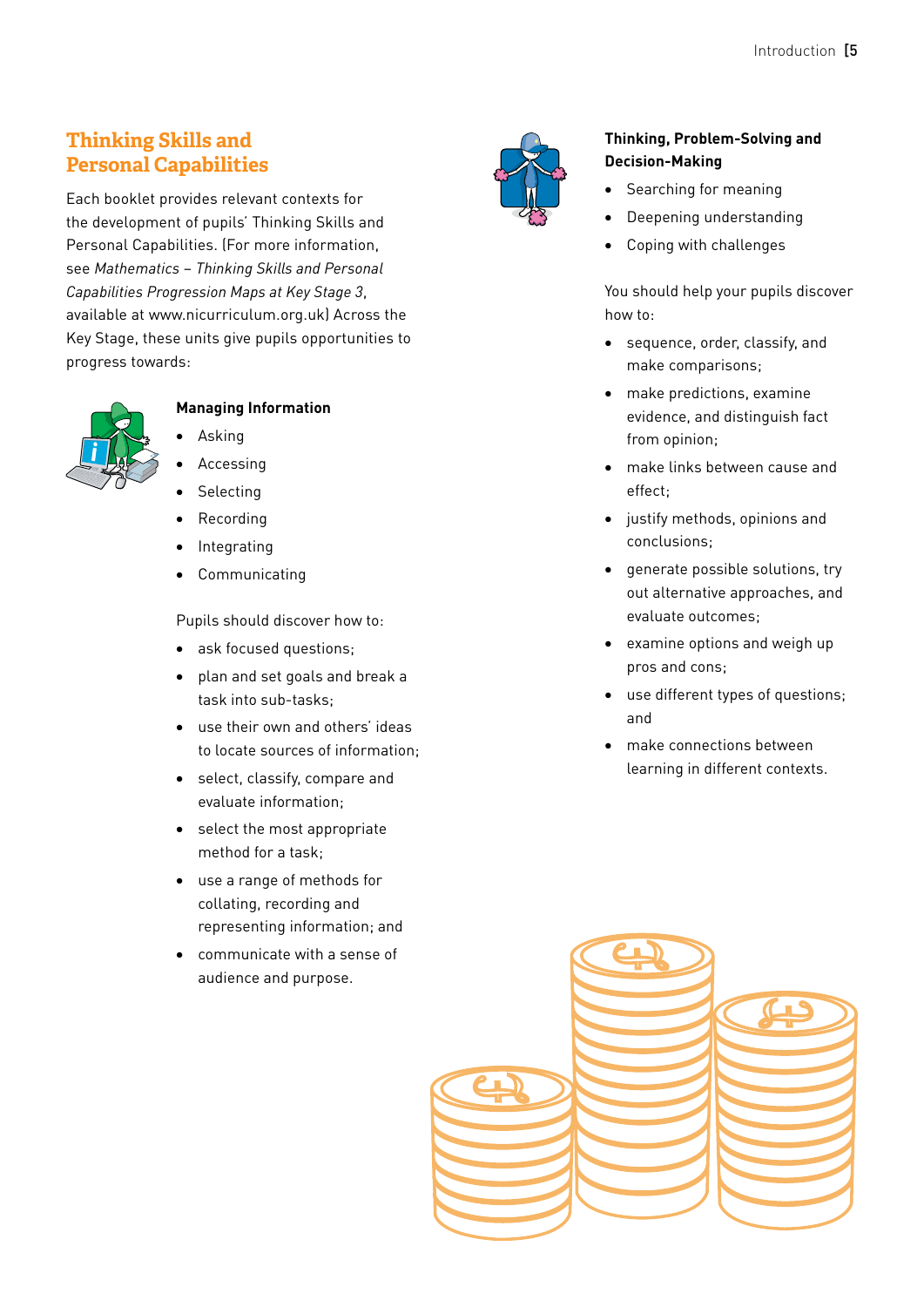

#### **Being Creative**

- **Imagining**
- Generating
- **Inventing**
- Taking risks for learning

You should help your pupils discover how to:

- seek out questions to explore and problems to solve;
- experiment with ideas and questions;
- make new connections between ideas/information;
- learn from and value other people's ideas;
- make ideas real by experimenting with different designs, actions, and outcomes;
- challenge the routine method;
- value the unexpected or surprising;
- see opportunities in mistakes and failures; and
- take risks for learning.





#### **Working with Others**

- Being collaborative
- Being sensitive to others' feelings
- Being fair and responsible

You should help your pupils discover how to:

- • listen actively and share opinions;
- • develop routines of turn-taking, sharing and co-operating;
- • give and respond to feedback;
- • understand how actions and words affect others;
- • adapt their behaviour and language to suit different people and situations;
- • take personal responsibility for work with others and evaluate their own contribution to the group;
- be fair;
- respect the views and opinions of others and reach agreements using negotiation and compromise; and
- • suggest ways of improving their approach to working collaboratively.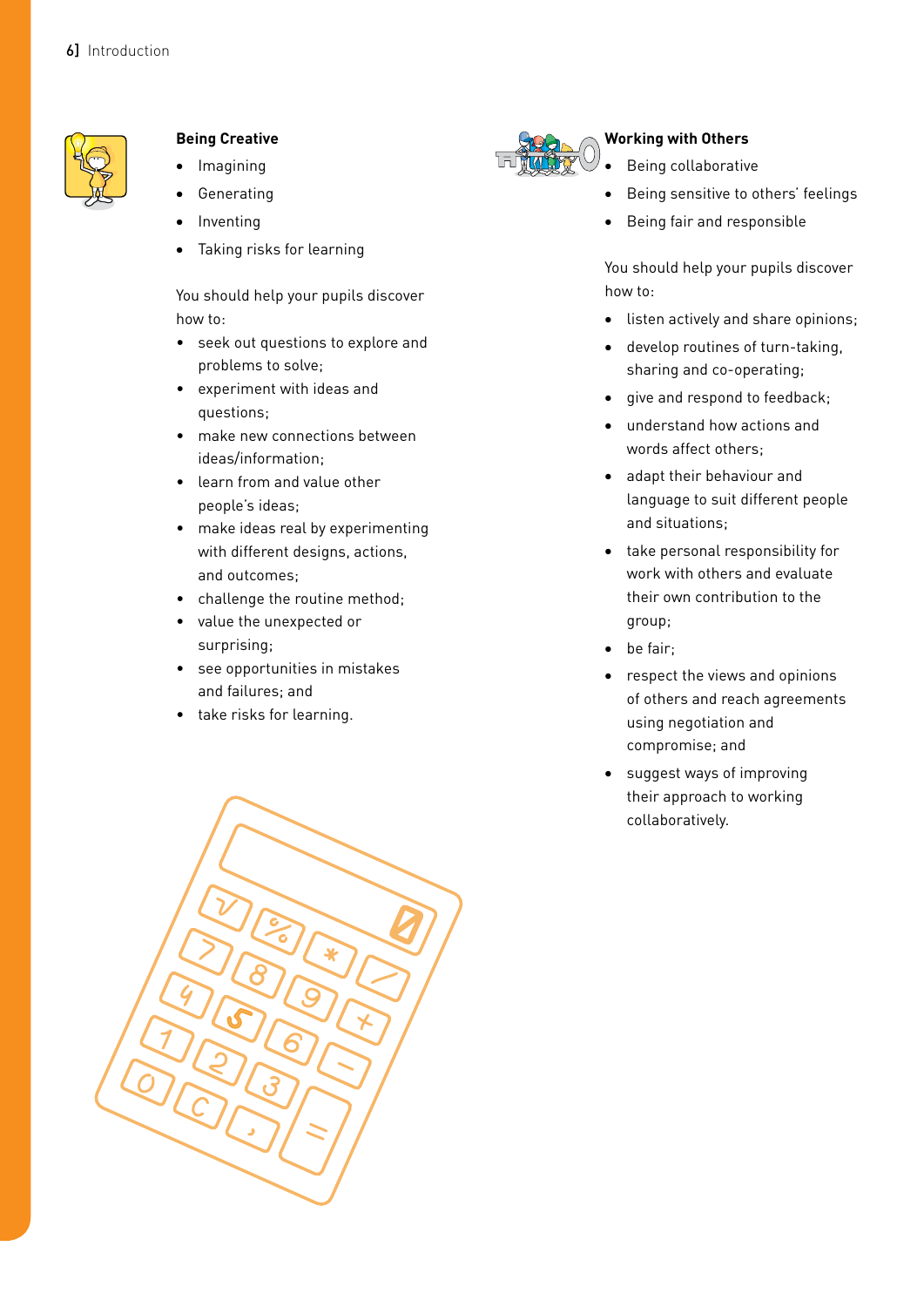

#### **Self-Management**

- • Evaluating strengths and weaknesses
- Setting goals and targets
- Managing and regulating self

To help foster your pupils' self-management skills, you should help them discover how to:

- • be aware of their personal strengths, limitations and interests;
- • set personal targets and review them;
- • manage their behaviour in a range of situations;
- • organise and plan how to go about a task;
- • focus, sustain attention and persist with tasks;
- • review learning and some aspect that might be improved;
- • learn ways to manage their own time;
- • seek advice when necessary; and
- • compare their own approach with others and in different contexts.

Many of the units in these booklets incorporate various Thinking Skills and Personal Capabilities. When they do we will provide a selection of relevant references.